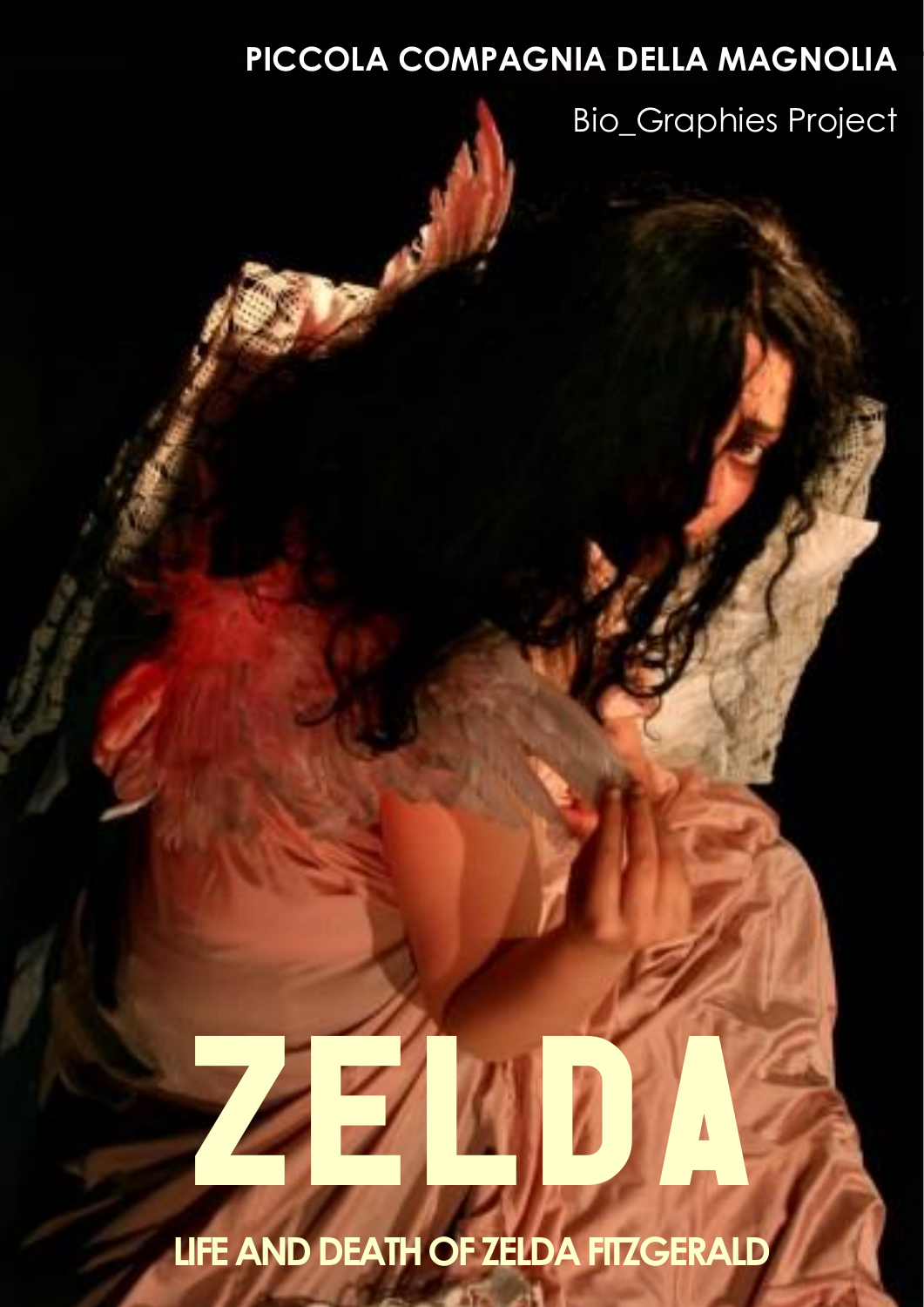

# **LEARET CONSUMING THE AND DEATH OF ZELDA FITZGERALD**

**Bio\_***Graphies Project* 

Dramaturgy | **Giorgia Cerruti**

Direction | **Davide Giglio and Giorgia Cerruti**

With | **Giorgia Cerruti**

*Played in Italian or in French. English subtitles available.*

*"I don't want you to see me growing old and ugly. It wold be better for both of us to die just turned thirty."* 

*Zelda Fitzgerald*





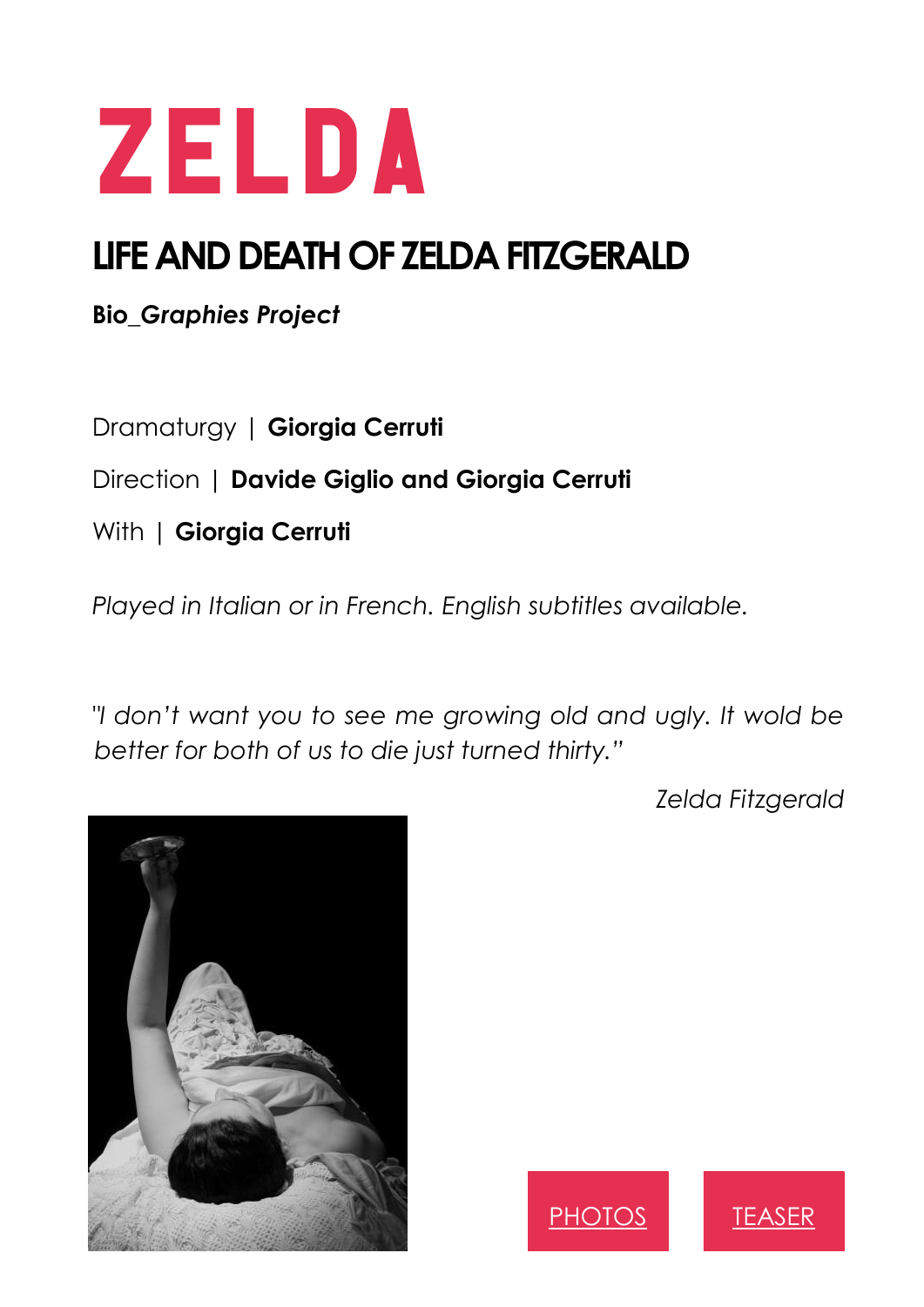

# **Healthy gentlemen, my reverence. Any plans for today? Do you breath?**

Eccentric and versatile artist, wife of the writer Francis Scott Fitzgerald. Author in 1932 of the wonderful auto-biographical novel "Save me the Waltz". She died at the age of forty-eight in obscure circumstances during a fire in the psychiatric hospital where she was hospitalized because of her mental instability due to a severe form of schizophrenia. A woman with unconventional attitudes considered a proto-feminist. Zelda and Fitzgerald, joined by a heartbreaking and devastating love story, were icons of the new age of jazz in America and later became in the 20's a model in Europe, a country crossed by the couple during the long and exhausting committals of Zelda.

We reiterate the words of Zelda, in her bed, alone and recovering because of a congestion of ideas in a dark psychiatric hospital in America, waiting for death eight years after Scott's death. From under the sheets Zelda extracts some objects like soul resurgence symbols of her lifetime: a love token by Scott, letters, newspapers, photographs.

Like Beckett's Winnie, Zelda survives in an atoll of life debris, tenaciously dusted to chase the shadow of a hypothetical happiness: both metaphors for a world which has given birth and which now swallows it. It doesn't matter that the world is a mirror of the banal or of the sublime of everyday: one shiver of happiness, whatever it is, that is the entire span of existence.

With this work Piccola Compagnia della Magnolia deepens its theater research in the synthesis between formal research and emotional density, entrusting to the emblematic figure of Zelda the inexhaustible metaphor of the sublime research. An intimate work, poetic and alive, wrapped in a nauseating smell of pink roses.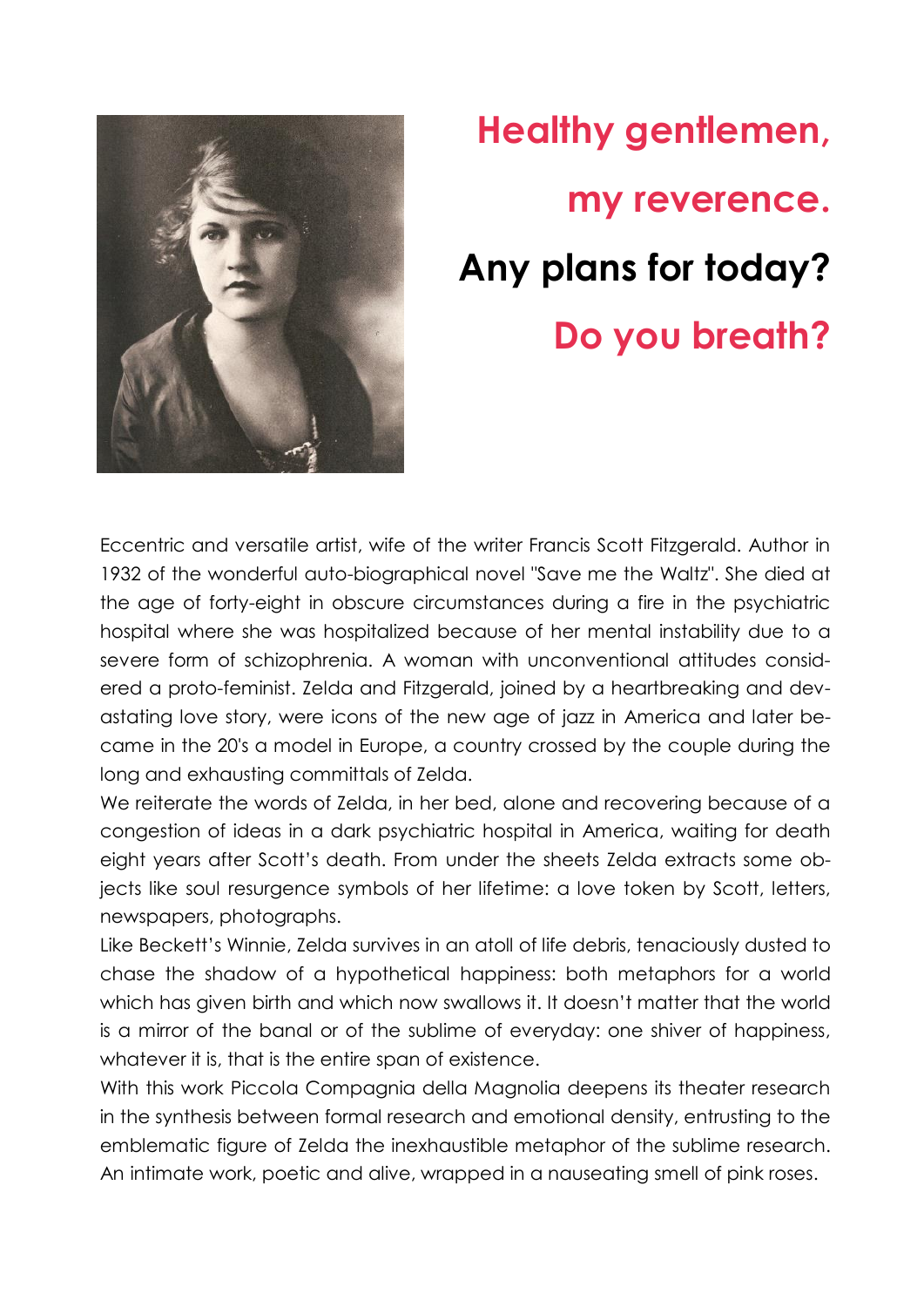# **Our creations**

**THE BALCONY** directed by Giorgia Cerruti

**THE HOUSE OF BERNARDA ALBA** directed by Antonio Dìaz-Floriàn - co-produced by Théâtre de l' Epée de Bois/Cartoucherie de Vincennes

**THE ARCHITECT AND THE EMPEROR OF ASSYRIA** directed by Antonio Dìaz-Floriàn - coproduced by Théâtre de l' Epée de Bois/Cartoucherie de Vincennes

**QUIJOTE/CERVANTES** directed by Giorgia Cerruti

**MONTSERRAT** directed by Giorgia Cerruti

**MOLIÈRE or The Imaginary Invalid** directed by Antonio Dìaz-Floriàn - co-produced by Théâtre de l' Epée de Bois/Cartoucherie de Vincennes, Teatro Stabile di Torino

**HAMM-LET / Study on Voracity** Trilogy of Individual - directed by Giorgia Cerruti - coproduced by Théatre Durance /Scène conventionnée, Corte Ospitale di Rubiera, Sistema Teatro Torino e Provincia

**OTELLO / Study on the Corruption of the Angel** Trilogy of Individual - directed by Giorgia Cerruti , Corte Ospitale di Rubiera, Sistema Teatro Torino e Provincia, Festival delle Colline Torinesi

**TITUS / Study on Roots** Trilogy of Individual - directed by Giorgia Cerruti

**ATRIDES / Metamorphoses of a Rite** directed by Giorgia Cerruti - co-produced by Festival Printemps d' Europe/Lyon, Festival Benevento Città Spettacolo, Sistema Teatro Torino e Provincia**.**

**ZELDA / Life and Death of Zelda Fitzgerald** Bio-graphies Project - directed by Giorgia Cerruti

1983 **BUTTERFLY** Bio-graphies Project - directed by Giorgia Cerruti - co-produced by Festival delle Colline Torinesi

**ADAGIO NUREYEV / Portrait of an artist** Bio-graphies Project - directed by Giorgia Cerruti produced in collaboration with Sala Ichos and Residenza Dracma

**MATER DEI** 2018/19 creation - with the sustain of Armunia Residence and of IDRA Residence and Teatro Akropolis within the CURA Project # Residenze Interregionali 2018. In collaboration with Festival delle Colline Torinesi—Torino Creazione Contemporanea. French translation by Frédéric Sicamois.

**POINGS** mise en espace 2019 - by Pauline Peyrade | Selected by Fabulamundi / Playwriting Europe

**HERETIC FAIRY TALE| The Utopia Rooms** creation 2021with Fondazione Antonio Presti Fiumara d'Arte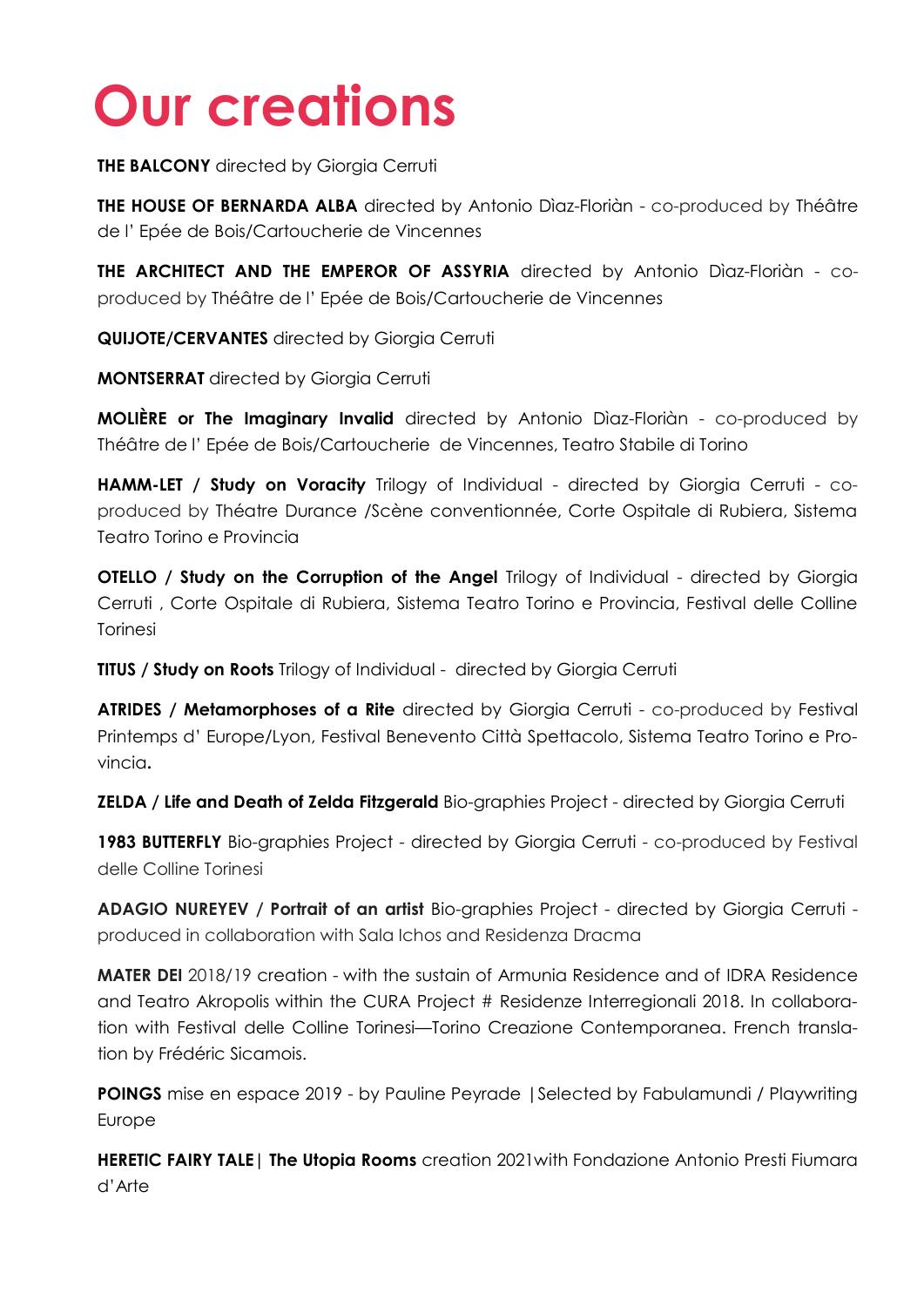# **Piccola Compagnia della Magnolia**

Piccola Compagnia della Magnolia is a troupe, an independent Company directed by Giorgia Cerruti. Since 2004 the ensemble has carried out a rigorous and passionate investigation in between theatrical codes and research with a contemporary perspective of their own way of doing theatre, turning to the classic work or experimenting with original writing, pursuing a synthesis between formal research and emotional density, preserving a sacred time inhabited by poetic figures. Magnolia creates its own works through a research that has its fulcrum in the actor and in the composition of the image, focusing on an anti-naturalistic approach to acting, combining physical and vocal scores.

The Company performs its own shows in Italy and abroad (France, Hungary, Macedonie, Poland, Russie,…) acting in Italian and in French, or with subtitles. Currently, alongside the creation work, the Company also deals with theatrical pedagogy, leading high-level training courses for young actors in Italy and abroad and organizing high-profile seminars for actors, hosting international masters of the contemporary theatrical scene, including Oskaras Koršuovas, Declan Donnellan and Jean-Jacques Lemêtre.



[WWW.PICCOLAMAGNOLIA.IT](http://www.piccolamagnolia.it/index.htm)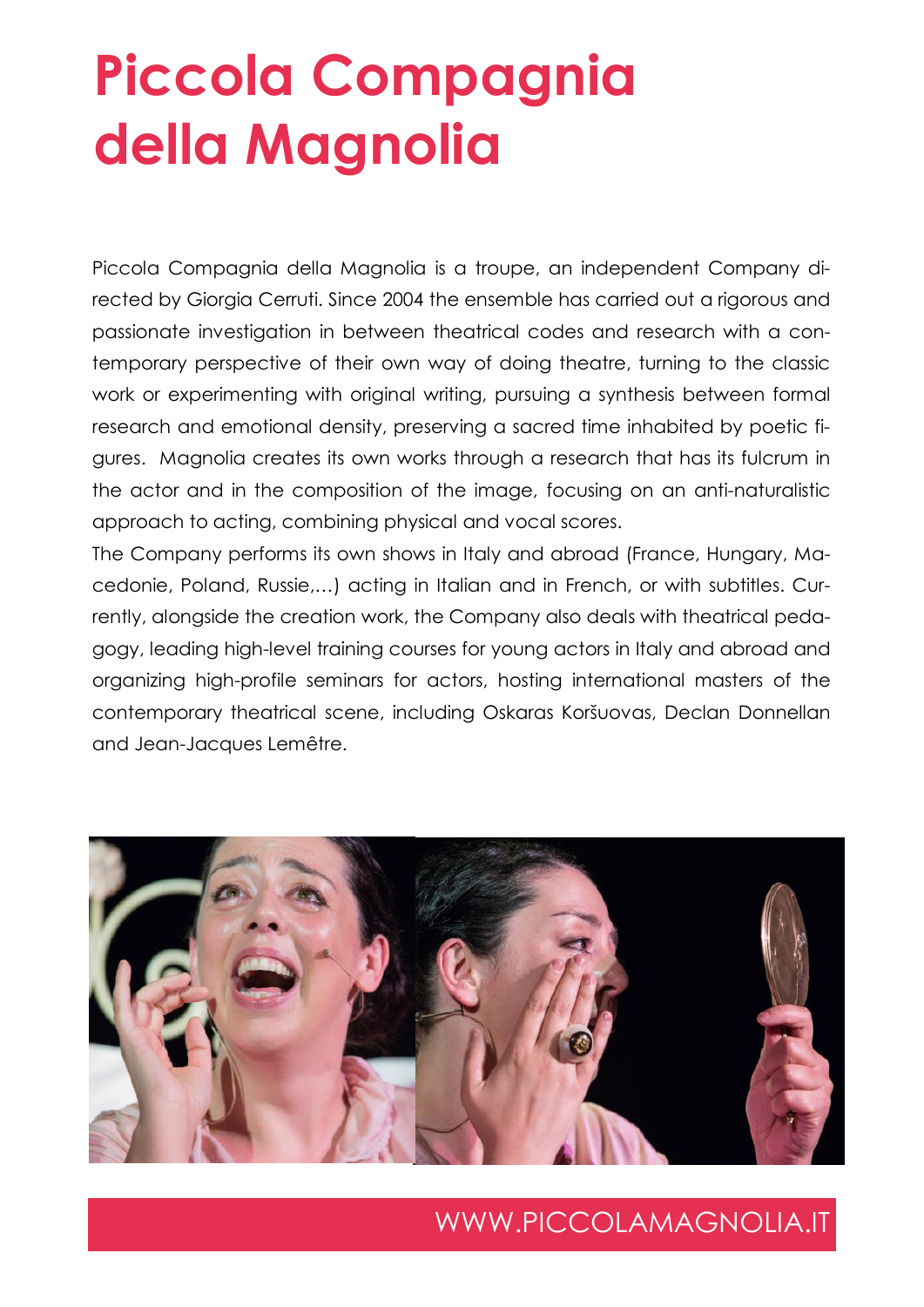# **reviews**

#### BRUNO BIANCHINI - KLP

Between Baroque and Kabuki, in a stylistic code strongly oriented towards the Oriental tradition, where Shakespeare meets Nekrosius.

#### LA MARSEILLAISE - AVIGNON OFF

A superb theatrical work of Giorgia Cerruti and a remarkable acting play of Davide Giglio in the role of Hamlet.

#### EMILIO NIGRO - TAMBURO DI KATTRIN

Grotowski with Nouvelle Vague contaminations. Artaud in a straight jacket, he can express himself so freely. Giglio is a "party animal". Shockwave. So dermal.

#### RENZO FRANCABANDERA - KLP

Piccola Compagnia della Magnolia is already a well-established theatrical group that finds its place between the most fecund and interesting companies in the North-West of Italy.

#### OSVALDO GUERRIERI - LA STAMPA

Interpreted with a deep understanding by Davide Giglio, who is a bit of a father and a bit of a clown, a bit an executioner and a bit a victim.

#### ALFONSO CIPOLLA - LA REPUBBLICA

high calibre of acting ability; a rhythmical researchable to segment and harmonize to tiny words and gestures; the absolute rigour never ending in itself; the sensibility for tragedy transformed into grotesque; the essential scene that lives thanks to actors and director's touch.

#### MARIA DOLORES PESCE - DRAMMA.IT

An intensive show, rich in suggestions and emotions that takes one to the bottom due to the developing acting techniques of Giorgia Cerruti.

#### MARIO BIANCHI - KRAPP'S LAST POST

It's the remarkable Giorgia Cerruti, lying on the bed for all time long, giving a touching feeling of adherence, to personify Zelda, Francis Scott Fitzgerald'swife.

#### GIULIA MURONI - PAC

Giorgia Cerruti skilfully masters the art of acting: she is not a performer, she is an Actress.